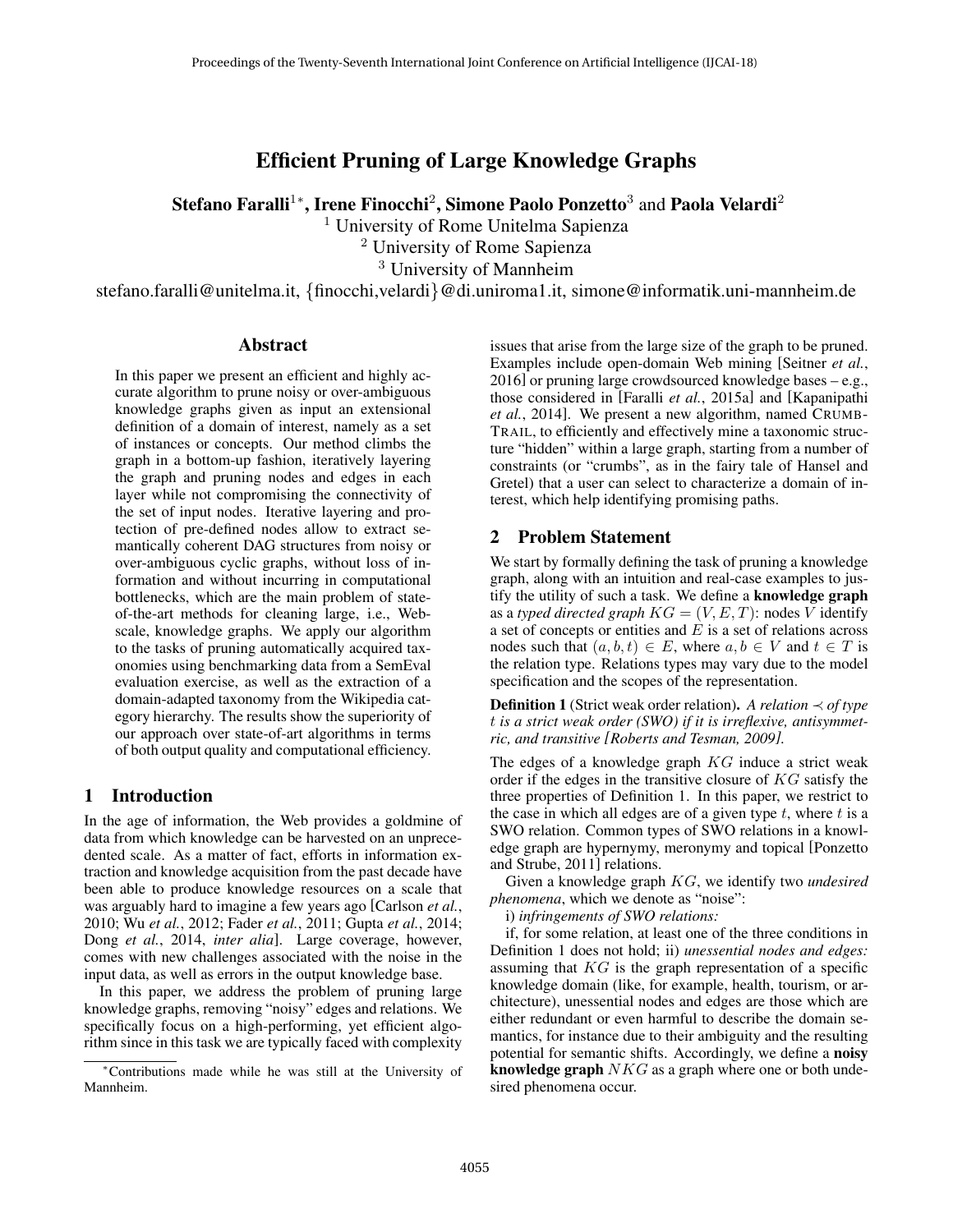Pruning a noisy knowledge graph NKG is viewed throughout the paper as the process of searching a *subgraph* of NKG such that: 1) its edges induce a strict weak order and 2) it does not contain unessential nodes and edges. *Condition 1* is satisfied if the subgraph does not contain cycles: in fact, for each pair of nodes u and v in a cycle, both  $u \prec v$ and  $v \prec u$  hold by transitivity ( $u \prec v$  means that edge  $(u, v)$ exists), since the two nodes can reach each other along cycle edges, violating the property of being antisymmetric. This can be formally verified using only topological properties of the graph. On the contrary, testing *condition 2* should in principle involve the use of knowledge-based methods, which are heuristic in nature. Our challenge in this paper is to adopt a notion of (un)essentiality which can be formally tested on the graph topology without resorting to methods for assessing loosely defined constraints such as "domain semantics". To this end, our approach is to assume the availability of an initial set of nodes  $\overline{P}$ , defined as follows:

Definition 2 (Primitive essential nodes). *Given a noisy knowledge graph*  $NKG = (V, E)$ *, let*  $P \subseteq V$  *be a set of primitive essential nodes containing:*

- a) *terminological nodes:* a subset of nodes of NKG which belong to a target domain of interest (i.e., domain-specific instances and terms);
- a) *categorical nodes (the "crumbs"):* some (even few) domain-pertinent concepts of NKG expected to be located in "higher" positions in the strict weak order;
- c) *root:* a concept r that is a common ancestor of all nodes in P, i.e., a node from which all nodes of P can be reached (in short, we call this property r*-connectivity*).

Given P, we characterize *essential nodes* in terms of connectivity of  $P$  with respect to the root  $r$ :

Definition 3 (Essential nodes). *Essential nodes in a NKG are those nodes that are strictly needed to* preserve *set* P *during the pruning process, i.e., those nodes which, if removed, would compromise* r*-connectivity.*

The identification of (un)essential nodes is at the core of the CRUMBTRAIL algorithm. The intuition is that, provided that set P implicitly defines one or even more domains of interest, noisy nodes and edges – either originated by extraction errors or out-of-domain – should mostly lie *outside* the relevant paths connecting terminological and crumb nodes to the root  $r$ , i.e., they are not essential.

Further note that the output subgraph *is different from the subgraph of* NKG *induced by* P: in particular, it might contain nodes that are not in  $P$ . Similarly, while resembling the maximal acyclic subgraph [Berger and Shor, 1990] and the minimum feedback arc set [Demetrescu and Finocchi, 2003] problems, which are often used for untangling the structure of complex networks [Sugiyama *et al.*, 1981; Demetrescu and Finocchi, 2001], computing such subgraphs would not be appropriate for our pruning task, since connectivity properties would not be necessarily preserved. On the other side directed Steiner tree [Charikar *et al.*, 1999] algorithms, besides computational complexity issues (see Sections 3 and 5), would maintain connectivity but would prune

NKG very aggressively, removing all multiple paths from  $r$  to any node in  $P$ , at the risk of omitting nodes that could be semantically relevant to describe domain-consistent and equally valid classifications of a concept.

**Examples of noise.** In  $NKG$ , the presence of noise might be the result of automatic [Velardi *et al.*, 2013; Mitchell *et al.*, 2015] or collaborative [Ponzetto and Strube, 2011] knowledge graph construction. In fact, it is acknowledged that the process of creating large and dynamically updated knowledge resources [Hoffart *et al.*, 2016] cannot be entrusted to a small team of domain experts, and is therefore subject to errors. Some common examples of "noise", which illustrate the utility of NKG cleaning, include:

- Infringement of SWO relations: cycles, which represent an infringement of SWO relations, are very common in the Wikipedia category graph<sup>1</sup> (e.g.,  $Persion \rightarrow \rightarrow$  $Iranian\_books \rightarrow Persian\_books$  and in dictionaries. Circularity of definitions is a well-known issue in lexicography and is considered to be a problem since the earlier history of computational linguistics [Richens, 2008].
- Extraction errors: the problem of automated taxonomy learning is commonly addressed by extracting SWO relations such as hypernymy relations from glossaries [Navigli and Velardi, 2010] or definitional patterns [Hearst, 1992] like: "x are y" ("cats are felines"). Although more or less sophisticated, all algorithms are prone to extraction errors. As an example, the sentence "cats are examples of highly refined adaptation and evolution" may lead to extracting the following hypernymy relations:  $cats \leftarrow example$ ,  $\textit{cats} \leftarrow \textit{refined}, \textit{cats} \leftarrow \textit{adaptation}, \textit{which are all}$ wrong according to commonsense knowledge.
- Out-of-domain nodes: in Wikipedia, Freebase, DBpedia and other large knowledge bases, categorical information is freely generated by contributors with limited editorial verification, which leads to an excessive multiple inheritance, a problem that may cancel the advantage of adding semantics [Matykiewicz and Duch, 2014]. A typical example from Wikipedia's category graph is shown in Table 1: note that two very different entities, a director (David Lynch) and an education institution (University of Tokyo), end up almost in the same set of upper Wikipedia categories (oddly, they both reach the categories Education and  $People$ ). The problem however is not so much the quality of semantic relations, but rather the coexistence of many different perspectives. For example, the page *University of Tokyo* is classified (see column 2 of Table 1) as *National universities* and *Visitor attractions in Tokyo*. These are both reasonable classifications, however the first would be an appropriate category for an *Education* taxonomy, and the second for a *Tourism and places* taxonomy. Furthermore, these different "semantic threads" do not remain separated while climbing towards upper categories, but they interweave over and over again in the category graph, making the (useful) task of generating domain views particularly complex.

<sup>1</sup>https://en.wikipedia.org/wiki/Wikipedia: Dump\_reports/Category\_cycles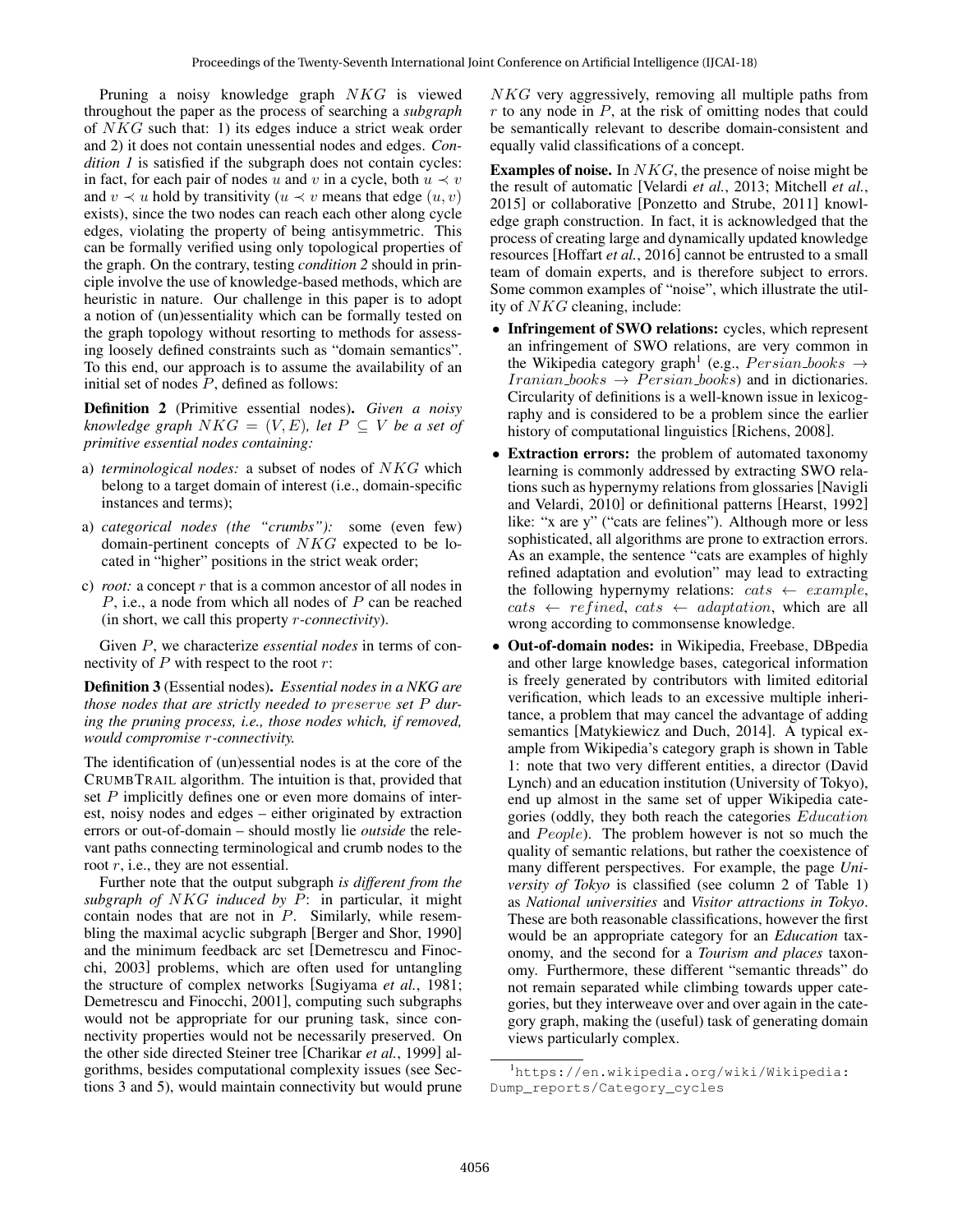| Wikipage: David Lynch         |                           |                         |  |  |  |  |  |  |
|-------------------------------|---------------------------|-------------------------|--|--|--|--|--|--|
| 1st level categories          | 2nd level categories      | <b>Top categories</b>   |  |  |  |  |  |  |
| American people of            | Filmmakers from Cal-      | Geography, People, Hu-  |  |  |  |  |  |  |
| Finnish descent, Amer-        | ifornia, Experimental     | mans, World, History,   |  |  |  |  |  |  |
| ican male voice actors.       | filmmakers by national-   | Educa-<br>Information.  |  |  |  |  |  |  |
| Surrealist filmmakers.        | ity, Male voice actors by | tion, Knowledge, Arts,  |  |  |  |  |  |  |
| American television           | nationality, (more)       | Industry, Language,     |  |  |  |  |  |  |
| directors, $(more)$           |                           | (more)                  |  |  |  |  |  |  |
|                               |                           |                         |  |  |  |  |  |  |
| Wikipage: University of Tokyo |                           |                         |  |  |  |  |  |  |
| 1st level categories          | 2nd level categories      | <b>Top categories</b>   |  |  |  |  |  |  |
| Educational institutions      | Sport in Japan by sport,  | Geography,<br>Humans,   |  |  |  |  |  |  |
| established in<br>1877.       | Visitor attractions in    | Science.<br>History,    |  |  |  |  |  |  |
| 1964 Summer Olympic           | Tokyo, College athletics  | Knowledge, People,      |  |  |  |  |  |  |
| Universities<br>venues.       | conferences in Japan,     | Education.<br>Industry, |  |  |  |  |  |  |
| and colleges in Tokyo,        | National universities.    | Technology,<br>Employ-  |  |  |  |  |  |  |
| (more)                        | (more)                    | ment, $(more)$          |  |  |  |  |  |  |

Table 1: Example of multiple inheritance in the Wikipedia category graph: note that top categories are almost completely overlapping.

Our hunch is that both extraction errors and out-of-domain nodes are expected to be unessential for preserving the connectivity of the set P. For example, if we aim at building an animal taxonomy, with crumbs such as *mammal* and/or *animal*, and a text mining algorithm extracts multiple hypernymy relations (some of which are either wrong or out-of-domain) such as  $cats \leftarrow$  feline,  $cats \leftarrow example, cats \leftarrow musical$ , it is very unlikely that the nodes example and musical lie on hypernymy chains connecting cat with mammal or animal, and even more unlikely that they are essential to preserve the connectivity between these nodes.

#### 3 Related Work

Approaches to knowledge graphs cleaning in literature differ both in the method to identify relevant and irrelevant nodes, and in the higher or lower impact of the pruning policy.

1) Domain-aware "soft" pruning. Most taxonomy pruning approaches require that the user selects the relevant concepts by hand [Swartout, 1996] or describes in some way the domain of interest [Best and Lebiere, 2010]. These approaches are rather conservative, and the number of deleted nodes is actually quite low [Kim *et al.*, 2007]. Furthermore, none of these methods is able to detect and remove cycles, and complexity may also be an issue, since it is necessary to compute all the paths top-down from root to leaf nodes.

2) Domain-aware "aggressive" pruning. A number of papers rely on more "aggressive" pruning policies based on topological graph pruning methods. [Kozareva and Hovy, 2010] propose an algorithm to induce a taxonomy from a graph structure. It uses a root term, a set of seed examples of hypernymy relations (e.g.,  $cats \leftarrow$  feline) and lexicosyntactic patterns to learn automatically from the Web hyponyms and hypernyms subordinated to the root. It then uses cycle pruning and "longest path" heuristics to induce a DAG structure. Similarly, In Ontolearn Reloaded [Velardi *et al.*, 2013] the algorithm starts from a set of automatically extracted terms and iteratively extracts hypernym relations thus building an hypernymy graph. To induce a taxonomy from the graph, the authors use a variant of Chu-Liu Edmonds' (CLE) optimal branching algorithm [Edmonds, 1967], in which the node weighting strategy is based on preserving both longest paths and the highest coverage of input terms.

3) Domain-unaware "soft" pruning approaches. Studies like [Kapanipathi *et al.*, 2014] and [Faralli *et al.*, 2015a] look at the problem of removing cycles in Wikipedia in a user recommendation task. The first paper uses simulated annealing to identify relevant upper categories starting from a set of Wikipages representing users' interests. The latter uses an efficient variant of Tarjan's topological sorting [Tarjan, 1972] for cycle pruning. To avoid a random selection of edges to prune, [Sun *et al.*, 2017] combine different heuristics to approximate an "aggressive" node ranking function and experiment different strategies to select an edge to be removed and break cycles.

All previous methods, setting aside the precision of the pruning process, present at least one of the following two problems, if not both: 1) Computational complexity: Some of the above approaches rely on time or space expensive techniques. For example, the complexity of CLE, and other Steiner algorithms, is affected by the need to compute the weight of alternative branches, which in general implies a depth first search (DFS). Similar problems arise in soft pruning methods, since they need to compute all paths from root to leaf nodes using DFS. Parallelization techniques such as MapReduce would not help and would rather be harmful, due to the parallelization overhead, since DFS is inherently sequential [Reif, 1985]; 2) Information loss: Edge or path pruning based either on topological (nodes outdegree, longest or shortest paths, transitive closure, etc.) or random selection, may cause the loss of possibly relevant hierarchical relations (especially if the shortest path heuristics is adopted, like in [Kapanipathi *et al.*, 2014]), and even the disconnection of selected seed nodes [Faralli *et al.*, 2015a].

In marked contrast, as shown in this paper, our CRUMB-TRAIL algorithm does not incur in space and time limits (even when pruning extremely large and dense graphs such as the full Wikipedia), and is both domain aware and "aggressive", while preserving all the available information on the domain (the set  $P$ ).

#### 4 The CrumbTrail Algorithm

In this section we summarize our pruning algorithm, called CRUMBTRAIL. In line with the problem description provided in Section 1, given a (directed) noisy knowledge graph  $NKG(V, E)$  (hereafter denoted G for brevity), a set  $P \subseteq V$ of terminological nodes and crumbs to be preserved (referred to as *protected* nodes), and a root  $r \in P$ , CRUMBTRAIL prunes  $G$  to obtain an *acyclic* subgraph  $G_P$  that contains all nodes of P, as well as possibly other nodes to guarantee connectivity properties as explained below. *Unessential* nodes, namely redundant nodes that hinder exposing the domainfocused structure due to the presence of multiple alternative paths (Section 1), are eliminated by CRUMBTRAIL, resulting in a more aggressive pruning. The output graph  $G_P$  is *layered*, with top-down edges connecting upper to lower layers. Nodes of P can appear *on any layer*, including intermediate ones: this is in line with the fact that  $P$  contains both terminological nodes and crumbs. Moreover, under the assumption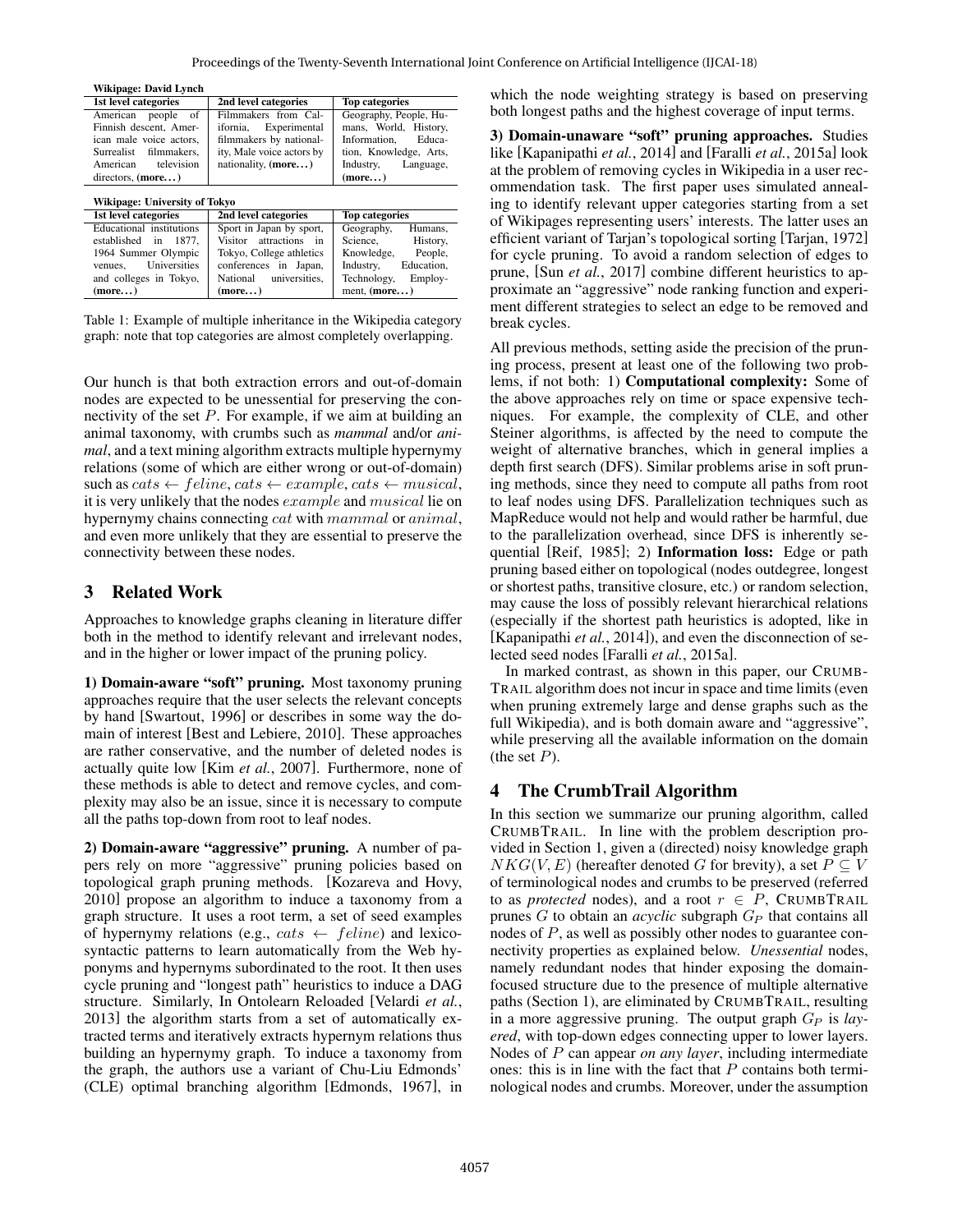|                | <b>Algorithm 1: CRUMBTRAIL</b>                                                |
|----------------|-------------------------------------------------------------------------------|
|                | <b>Input:</b> preprocessed graph $G(V, E)$ , $P \subseteq V$ , root $r \in P$ |
|                | <b>Output:</b> acyclic and r-connected graph $G_P$                            |
|                | 1 Initialize sets <i>Ground, Intermediate</i> , and <i>postponed</i> table    |
|                | $2 \ell = 0$                                                                  |
|                | $V_0 = Ground$                                                                |
| $\overline{4}$ | repeat                                                                        |
| 5              | let $P_{\ell} = V_{\ell} \cap P$                                              |
| 6              | $Ground = Ground \cup P_{\ell}$                                               |
| 7              | $Intermediate = Intermediate \ \setminus \ P_{\ell}$                          |
| 8              | $\ell = \ell + 1$                                                             |
| 9              | createNewLayer(G, Ground, Intermediate, r, $V_{\ell-1}$ ,                     |
|                | <i>postponed</i>                                                              |
| 10             | postponeNodes $(G, V_\ell, postponed)$                                        |
| 11             | pruneUnessential $(G, V_{\ell}, Ground, Intermediate, r)$                     |
|                | 12 <b>until</b> $r \in Ground$ and postponed is empty                         |

that  $G$  is r-connected with respect to  $P$  (i.e., contains directed paths from the root r to every other node of  $P$ ), CRUMB-TRAIL also *preserves the* r*-connectivity* in G<sup>P</sup> .

Overview. The algorithm is called after the fairy tale of Hansel and Gretel: intuitively, it finds its path towards home – the root  $r$  – following a trail of "breadcrumbs" – the set  $P$ of protected nodes. Differently from previous approaches, CRUMBTRAIL climbs G *bottom-up*, rather than top-down, traversing crumbs from a bottom layer  $V_0$  containing a subset of P up to a layer  $V_h$  containing the root r. The number h of layers of G<sup>P</sup> is not known *a priori*. Instead, due to the presence of cycles and multiple paths between nodes, layers  $V_i$  of  $G_P$  are *unfolded incrementally* while climbing  $G$  upwards, according to the following criteria:  $a$ ) no path in  $G_P$ can connect any pair of nodes in  $V_i$ . If such a path is found during the construction of  $V_i$ , its start node is deferred (*postponed*) to an upper layer; b) cycles involving edges incident to nodes of  $V_i$  are broken, taking care of eliminating cycle edges whose removal does not disconnect any of the nodes P from the root r; c) for each node in the new layer  $V_i$ , incoming edges start from unprocessed or postponed nodes and outgoing edges end in lower layers (i.e., layers  $V_t$  such that  $t < i$ ; d) nodes in  $V_i$  (and their incident edges) are pruned whenever unessential to preserve the *r*-connectivity.

Traversing and pruning G bottom-up guarantees that *the number of alternative paths decreases progressively as the graph is incrementally unfolded*, due to criteria b and d. As demonstrated in Section 5, this results in lower space consumption and faster execution with respect to previous approaches, even when processing large and highly connected graphs.

Preprocessing. As a preliminary step, we eliminate from G all self loops, all edges leading to the root (if any), and all nodes of  $V \setminus P$  with indegree or outdegree equal to 0. For each node in P, we also break cycles passing through its outgoing edges. None of these operations harms the connectivity between  $r$  and nodes in  $P$ .

Data structures. CRUMBTRAIL maintains a layer counter  $\ell \geq 0$  and a hash table of postponed nodes consisting of pairs  $\langle v, i \rangle$ , where i is an estimate of the layer at which node  $v$  will be analyzed and is used as key in the dictionary. With a slight abuse of notation, throughout this section

we denote by  $postponed(i)$  the subset of nodes temporarily postponed to layer i. Throughout the execution of CRUMB-TRAIL, P is partitioned into two sets, called Ground and Intermediate =  $P \setminus Ground$ . At the beginning, Ground contains only P nodes with outdegree 0. The remaining P nodes are added to Intermediate as well as to the postponed table, using as a tentative layer the length of a shortest path to a ground node. In subsequent iterations, P nodes not yet analyzed are transferred from Intermediate to Ground as they are processed and assigned to layers. The first layer,  $V_0$ , coincides with Ground nodes (line 3 of Algorithm 1).

Main iteration. After data structure initialization (lines 1–3 of Algorithm 1), graph pruning is performed by an iterative procedure (lines 4–12) that repeats the following steps, until the root has been visited and the postponed table is empty (termination condition at line 12):

1) createNewLayer: build a new layer  $V_\ell$  and remove cycles passing through edges outgoing from nodes of  $V_{\ell}$  (line 9); 2) postponeNodes: postpone nodes of the current layer  $V_\ell$  that reach each other (line 10). Namely, if two nodes of  $V_\ell$  are connected by a path of length k, the starting node of the path is temporarily postponed to layer  $V_{\ell+k}$ ; 3) pruneUnessential: remove unessential nodes in  $V_\ell$ (line 11) while preserving the  $r$ -connectivity with respect to nodes in P.

In more details, the three subroutines work as follows.

Algorithm CreateNewLayer. Besides selecting candidate nodes to be added to the current layer  $V_\ell$ , this subroutine also removes cycles passing through incident edges. Nodes added to  $V_\ell$  can be either starting nodes of edges whose target is in  $V_{\ell-1}$  or postponed nodes.

First, every node u with an outgoing edge to  $V_{\ell-1}$  is added to  $V_\ell$ , provided that there is no directed path from u to any postponed node p. This check is done to satisfy the node layering criteria: all edges should flow top-down, but adding  $u$ to  $V_\ell$  would create at least a bottom-up edge if u is connected to a postponed node. It may be the case that after this phase the current layer  $V_\ell$  remains empty. If this is the case, and if there are no nodes postponed to layer  $\ell$ , the algorithm skips to the first non-empty layer.

Next, createNewLayer removes cycles passing through edges outgoing from nodes in  $V_\ell$ . The cycle breaking procedure iterates over these edges and detects a cycle across an edge  $(x, y)$  whenever it finds a path  $\pi = y \rightsquigarrow x$ starting at node  $y$  and ending in  $x$ . To implement this check, the algorithm first computes a BFS tree  $T_r$  rooted at r. Notice that, if an edge f does not belong to  $T_r$ , it can be safely removed from the cycle involving  $(x, y)$  without compromising *r*-connectivity. Moreover, since  $T_r$  is acyclic, such an edge must necessarily exist in cycle  $\langle x, y \rangle \rightarrow x$ identified by the cycle breaking procedure. Hence, every cycle can be safely broken while maintaining r-connectivity.

We remark that, after the execution of this subroutine, it may be possible that there are still edges between nodes in  $V_{\ell}$ : if such an edge  $(x, y)$  exists, we are guaranteed that it is not part of a cycle, and  $x$  will be postponed to an upper layer immediately later by subroutine postponeNodes. It may be also the case that there are edges outgoing from  $V_\ell$  and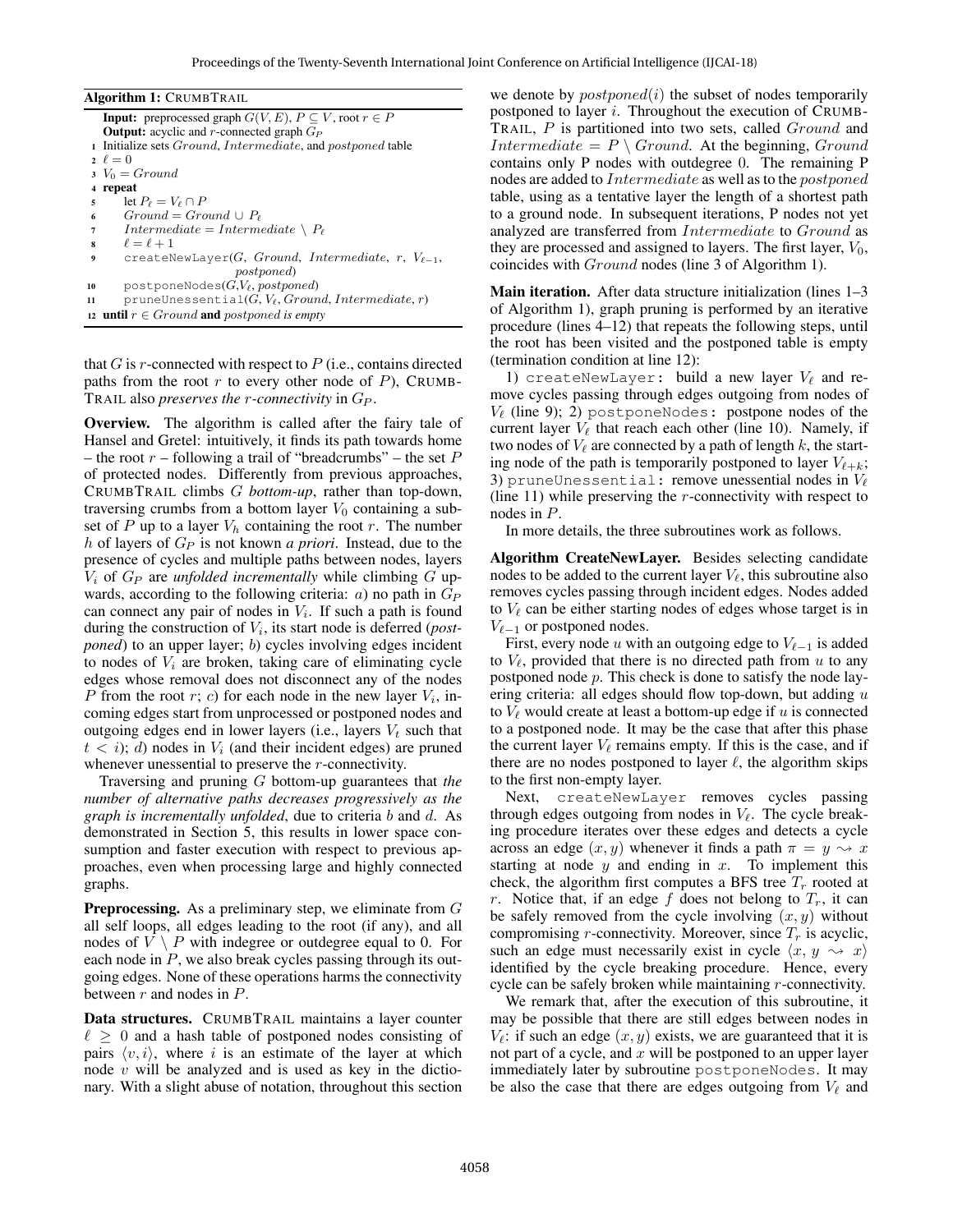reaching nodes that are not yet assigned to a layer: if such an edge  $(x, y)$  exists, with  $x \in V_\ell$  and y unlayered, it can happen neither that  $y$  is postponed nor that there is a path from  $y$  to a postponed node. In that case,  $x$  would have not been added to  $V_{\ell}$ . Since postponed nodes include intermediate nodes (see the data structure description), if upward edges exist starting from  $V_\ell$ , they must lead to nodes that are unessential to preserve *r*-connectivity and can be later removed by subroutine pruneUnessential.

Algorithm PostponeNodes. This subroutine is invoked by CRUMBTRAIL immediately after building a new layer and identifies nodes of  $V_\ell$  to be postponed to subsequent layers, updating the postponed table. As previously observed, CRUMBTRAIL aims at creating layers so that edges flow topdown. Hence, nodes of the current layer  $V_\ell$  who are the starting points of paths ending in  $V_\ell$  itself must be shifted to higher layers. In more details, given two nodes u and v in  $V_\ell$  connected by a path  $\pi = u \leadsto v$ , u is postponed  $|\pi|$  levels higher than v, where  $|\pi|$  denotes the path length. Since there could be multiple paths connecting  $u$  and  $v$ , we do not attempt at establishing *a priori* the exact layer distance among the two nodes. Instead,  $\pi$  is chosen arbitrarily and the layer at which  $u$ is postponed might be later increased due to the discovery of additional (longer) paths originating from  $u$ . The *postponed* table is updated accordingly and all the rescheduled nodes are removed from  $V_{\ell}$ .

Algorithm PruneUnessential. Nodes that are not essential to preserve the connectivity between intermediate and ground nodes can be removed by the procedure pruneUnessential. This algorithm finds nodes of the current layer either reachable from intermediate nodes or reaching ground nodes. Nodes of  $V_\ell$  that cannot be removed unless compromising the connectivity between Intermediate and Ground are called *essential*. For any  $v \in V_{\ell}$ , let  $\mathcal{G}(v)$  be the set of ground nodes reachable from v and let  $\mathcal{I}(v)$  be the set of intermediate nodes from which v is reachable. A node  $v \in V_\ell$  is *essential* if there is at least one pair of nodes,  $x \in \mathcal{I}(v)$  and  $y \in \mathcal{G}(v)$ , that can be connected *only* through  $v:$  i.e.,  $x$  and  $y$  would be disconnected by deleting v. It follows that, if  $\mathcal{G}(v) = \emptyset$  or  $\mathcal{I}(v) = \emptyset$ , then v does not connect any intermediate-ground pair and can be safely removed. Unessential nodes are then ranked based on  $|\mathcal{G}(v)|$ and  $|\mathcal{I}(v)|$  and the highest ranked node is removed (ties are broken arbitrarily). Since the removal of any node changes the rank of the others, the procedure is iterated until no more nodes can be deleted. Hence, only essential nodes survive in  $V_{\ell}$ . As a last step, the algorithm deletes nodes with indegree or outdegree equal to 0 that might have been created during the previous steps.

Example. Figure 1 presents a step-by-step execution of an iteration of CRUMBTRAIL on a 21-node noisy graph. As shown in Figure 1.i,  $P = \{r, a, b, c, d, e\}$ . During preprocessing (Figure 1.ii), self-loops on nodes 3 and 9, as well as nodes 10, 11, and 12, whose in/out-degree is 0, are removed. Edge  $(6, r)$  points to the root and is thus deleted. Edges  $(2, e)$ and  $(d, 1)$  are eliminated in order to break cycles  $\langle e, 4, 2, e \rangle$ and  $\langle d, 1, d \rangle$ , respectively. The protected nodes e and r are marked as intermediate and postponed to upper layers, based on the length of a shortest path to ground nodes  $\{a, b, c, d\}$ . In Figure 1.iii, createNewLayer builds a new layer  $V_1$ containing all nodes with an outgoing edge to  $V_0$ . The algorithm then breaks three cycles  $\langle 7, 6, 8, 7 \rangle$ ,  $\langle 6, 8, 6 \rangle$ , and  $(14, 4, 14)$  by removing edges  $(7, 6)$ ,  $(6, 8)$ , and  $(14, 4)$ , respectively. Notice that after edge deletion the connectivity between intermediate and ground nodes is still maintained. In Figure 1.iv, postponeNodes moves node 4 out of  $V_1$ , deferring its processing to layer  $V_2$  due to the existence of paths  $\langle 4, 5, b \rangle$  and  $\langle 4, 2, c \rangle$ . Nodes 7, 6, 5, 2, and 14 are unessential to preserve the connectivity of  $r$  and  $e$  with ground nodes, and are thus eliminated by pruneUnessential in Figure 1.v. After the first iteration, only nodes 1 and 15 remain in  $V_1$ , as shown in Figure 1.vi.

## 5 Evaluation

In order to benchmark CRUMBTRAIL (hereafter, *CRU*), we consider the following competing approaches:

1) the algorithm from [Faralli *et al.*, 2015a] (*TAR*), which is based on Tarjan's topological sorting [Tarjan, 1972]; 2) the algorithm from [Velardi *et al.*, 2013] (*CLE*), which is based on Chu-Liu/Edmond's optimal branching [Edmonds, 1967] and an *ad-hoc* node weighting policy; 3) the Wikipedia hierarchical edge pruning algorithm proposed in [Kapanipathi *et al.*, 2014] (*HPA*).

To the best of our knowledge, these three algorithms are the only ones that tackle the problem of fully automated pruning of large Web-size knowledge graphs. As summarized in Section 3: *TAR* and *HPA* are "soft" methods only aimed at eliminating cycles, while *CLE* and *CRU* belong to the category of "aggressive" pruning algorithms. Furthermore, both *TAR* and *CLE* are lossy, i.e., they are not guaranteed to preserve the connectivity of nodes in P. *HPA* is not lossy with respect to leaf nodes, but given the simple pruning strategy, it may end up eliminating relevant edges.

Experimental setting. We evaluate the performance of the aforementioned methods for two different tasks, namely *ontology pruning* and *ontology domain adaptation*. We are given a noisy knowledge graph  $NKG(V, E)$  (G for brevity) a gold-standard graph  $GS(V', E')$  and a *reference graph*  $R(V'', E'') = G(V, E) \cap G S(V', E')$ . In ontology learning  $G(V, E)$  is an automatically learned structure that may have noisy and missing elements with respect to the gold standard. Instead, in ontology adaptation  $G(V, E)$  is a possibly very dense knowledge graph, and the aim is to extract a domain taxonomy which is fully embedded in G.

Performance metrics. We apply our four pruning algorithms to  $G(V, E)$  and obtain a pruned graph  $G_p(V_p, E_p)$ . Importantly, for the sake of comparison with *CRU* (see line 3 of Algorithm 1), we remove from the pruned graphs obtained from each of the compared algorithms the "pending" leaf and root nodes. We recall that pending leaf nodes in a noisy graph are those leaf nodes not in  $P$  and pending roots are those different from r. As a consequence, even though *HPA* is not lossy – since its simple edge pruning strategy guarantees that all nodes  $v \in V$  are preserved – in our implementation a number of peripheral nodes are eventually pruned.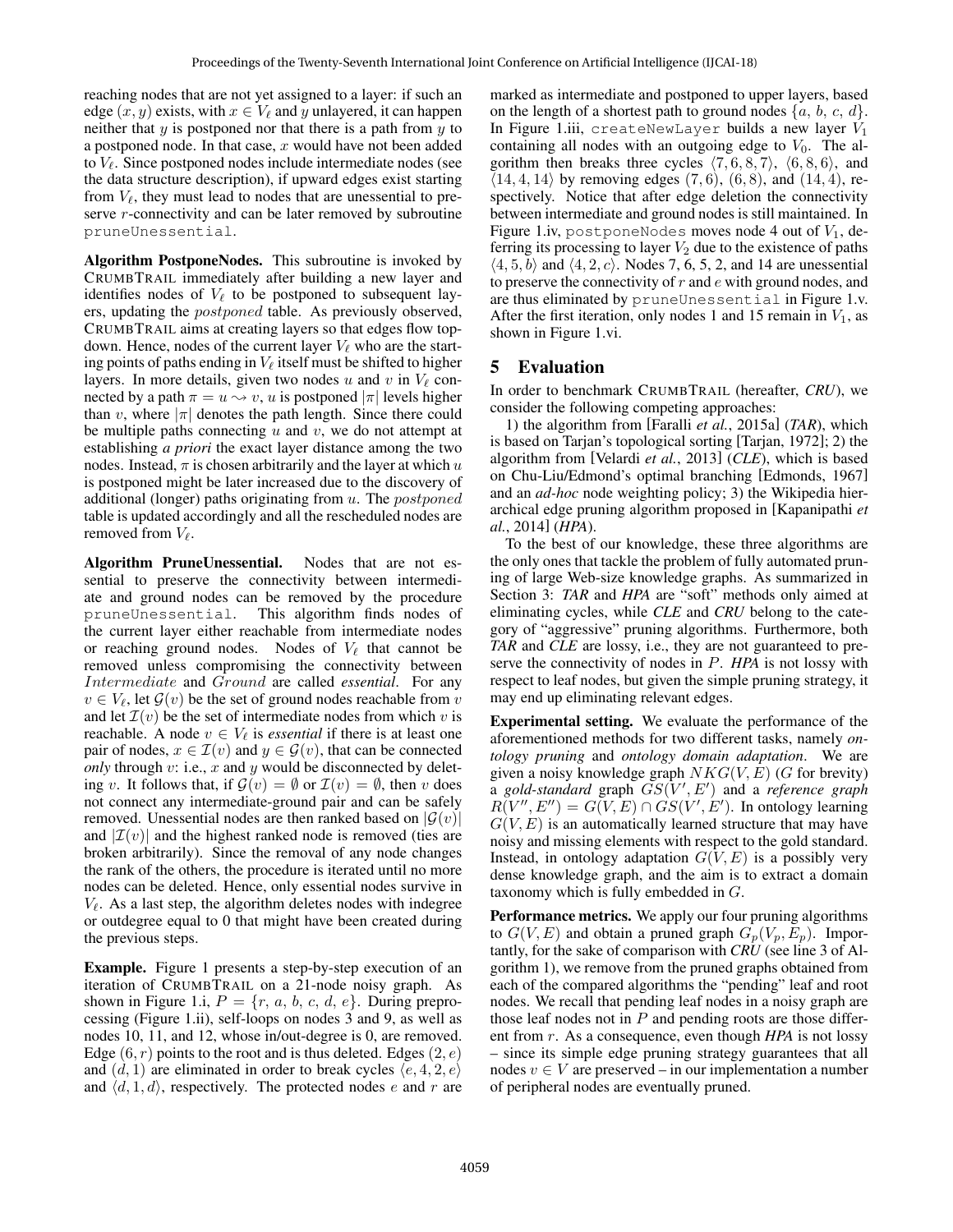

Figure 1: A complete walkthrough example of the application of CRUMBTRAIL to a noisy graph.

Ideally, we would like to have the pruned graph to perfectly match the reference graph, namely  $G_p(V_p, E_p)$  $R(V'', E'')$  or to be able to quantify different degrees of similarity between the two graphs when no perfect match is attained. To this end, we use the *Jaccard distance* over the two node sets as evaluation measure:

$$
J_V = \frac{|V'' \cup V_p| - |V'' \cap V_p|}{|V'' \cup V_p|} \tag{1}
$$

Since in both tasks of ontology pruning and domain adaptation, the algorithms are provided with a number of initial nodes P, a second objective is that the ontology pruning task is not lossy, i.e. that all nodes in  $P$  are preserved in Gp. Accordingly, we compute the *coverage* of P nodes as:  $C_P = \frac{|P \cap V_p|}{|P|}$ . Next, in order to provide a measure of the difficulty of the pruning task, we define the following indexes to compute the amount of noise of  $G(V, E)$  with respect to the reference graph  $R(V'', E'')$ :  $Noise_V = (1 - \frac{|V''|}{|V|})$  $\frac{V}{|V|}\Big),$  $Noise_E = (1 - \frac{|E''|}{|E|})$  $\frac{E}{|E|}$ ). Finally, we compute the familiar metrics of precision, recall and balanced F-measure of the node  $P_V$ ,  $R_V$  and  $F1_V$  and edge  $P_E$ ,  $R_E$  and  $F1_E$  pruning tasks.

Experiment 1: Cleaning automatically learned taxonomies. In our first experiment, we use the gold-standard taxonomies and the taxonomy learning systems from Task 17 of the SemEval 2015 challenge<sup>2</sup>. In this shared task, competing

| Taxonomy type                   | Avg. $#$ nodes | Avg. $#$ edges |
|---------------------------------|----------------|----------------|
| Gold(GS)                        | 557            | 634            |
| Reference $(R)$                 | 558            | 225            |
| SemEval submitted runs $(NKGs)$ | 754            | 1385           |
| average $NoiseV$                | 0.26%          |                |
| average $Noise_E$               | $0.84\%$       |                |
| Pruning algorithm               | Avg. $#$ nodes | Avg. # edges   |
| <b>HPA</b>                      | 289            | 739            |
| $TAR\star\star$                 | 288            | 764            |
| $CLE\star$                      | 263            | 500            |
| <b>CRU</b>                      | 299            | 823            |

Table 2: Structural analysis of the dataset used for ontology pruning.

systems were required to learn a taxonomic structure given an input terminology T and a root node  $r (P = T \cup r)$ . Four domains were considered, namely *Chemical*, *Food*, *Equipment* and *Science*. For each domain, the participants were asked to automatically induce their own taxonomies, using the terminology  $P$  as the leaf nodes of the taxonomy. The participating systems thus output automatically built hypernymy graphs, with some amount of noisy and missing nodes and edges with respect to the four gold-standard taxonomies.

We apply the four previously listed pruning algorithms (*HPA*, *TAR*, *CLE* and *CRU*) to the output of each of the ontology learning systems participating in the SemEval 2015 challenge, giving a total of 31 runs (note that not all systems submitted an *NKG* for each of the 4 domains). Table 2 provides an overview of the characteristics of the data used in our

<sup>2</sup>http://alt.qcri.org/semeval2015/task17/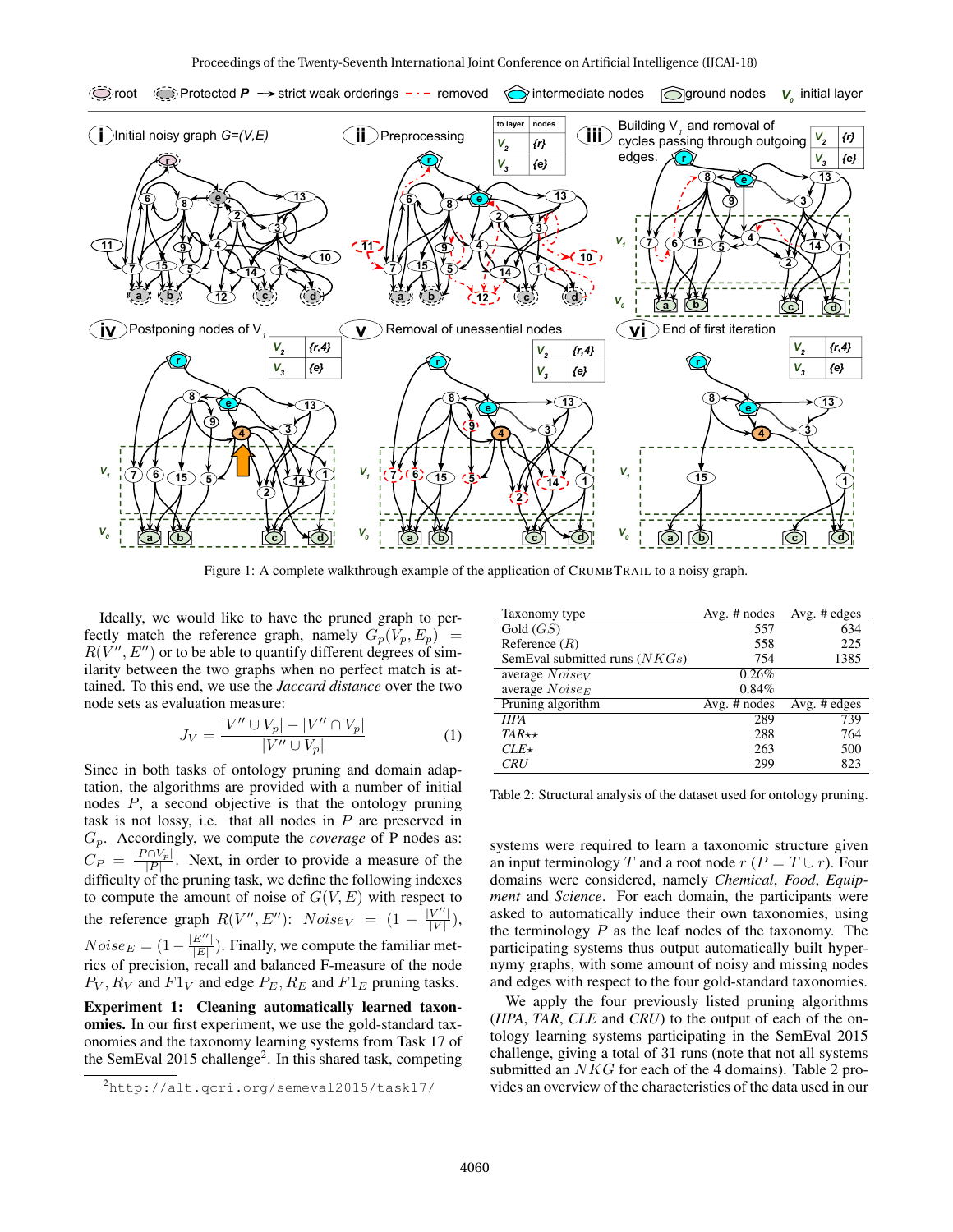|            | nodes      |       |     |       | edges  |                                            |       |        |
|------------|------------|-------|-----|-------|--------|--------------------------------------------|-------|--------|
|            | $\cup_{P}$ | $J_V$ |     | $R_V$ | $F1_V$ | $\bar{P}^{}_{\!\stackrel{\phantom{.}}{E}}$ | $R_E$ | $F1_E$ |
| HPA        | 1.0        | 24    | 90  | .98   | .93    | .23                                        | .94   | .34    |
| <b>TAR</b> | .81        | .35   | .76 | .81   | .77    | .18                                        | .80   | .28    |
| <b>CLE</b> | .72        | .42   | .75 | .73   | .73    | 22                                         | .63   | .29    |
| CRU        | 1.0        | .21   | .97 | .94   | .95    | .24                                        | .93   | .35    |

Table 3: Performance in the ontology pruning task (best results for each evaluation metric are bolded).

first experiment, covering structural properties of the goldstandard, reference noisy (i.e., SemEval submitted runs) and pruned taxonomies. All the data shown in the table have been averaged over each type of taxonomy, considering for each submitted NKG only the main connected component (the one which contains the root node). Note that, as mentioned in the table, in some cases *TAR* and *CLE* could not guarantee the connectivity of any of the nodes in  $P$ . Also note that, as shown by the average size of the reference graph, in the average, NKGs submitted to the SemEval challenge include the majority of nodes in the gold taxonomy ( $V'' \approx V'$ ) but they are unable to capture many hypenymy relations ( $E'' \ll E'$ ). Table 3 shows the performance of the different pruning algorithms. In the SemEval challenge, the submitted noisy hypernymy graphs are not very large (cf. Table 2): consequently none of the algorithms incurs in complexity problems. However, both *TAR* and *CLE* are lossy – i.e., some of the nodes in  $P$  are disconnected from the resulting taxonomy (cf. the coverage of P nodes  $C_P$  in column 2). In particular, *TAR* and *CLE* are lossy in 11 and 19 out of 31 runs, respectively. Concerning the quality of the resulting pruned taxonomies, the best performance figures are obtained by *CRU* and *HPA*. *HPA* shows a higher recall, primarily due to the fact that it performs only cycle pruning. *CRU* instead achieves the best overall results when using precision,  $F_1$  measure and the Jaccard distance as evaluation metric – in the case of Jaccard, the smaller the value, the better the taxonomy, since we measure here the distance of the pruned taxonomy from the goldstandard one.

We note that all approaches perform worst on edge pruning than on node pruning. This is because reference taxonomies R do not cover many of the edges of the gold-standard taxonomies in the first place, as shown in Table 2. That is, since pruning algorithms cannot, and are not meant to be able to retrieve missing nodes and edges in  $GS \setminus R$ , limited coverage of the edges of the gold-standard taxonomy GS in the reference taxonomy R heavily impacts overall performance on edge structuring. Missing edges are also the main cause for pruning preserved nodes in lossy algorithms (i.e., *TAR* and *CLE*). In Table 3, for the sake of fair comparison, we do not test the unique feature of CRUMBTRAIL, which is able to identify promising paths in the noisy graph, when given a number of intermediate nodes as additional hints (the "crumbs"). However, we found that, when adding to the set  $P$  an increasing but small number of "crumbs" randomly selected from the intermediate nodes of the reference taxonomies  $R$ , performance indicators that were already high achieve only very small improvements, whereas performance on edge pruning, which was lower, increases of about 30% before saturating.

Experiment 2: Domain adaptation of the Wikipedia category hierarchy. In our second experiment, we apply the four pruning algorithms to the entire Wikipedia category graph, thus testing the full power of the CRUMBTRAIL algorithm. For this, we use different subgraphs of the Wikipedia category graph as silver-standard datasets, namely the category hierarchies rooted in the categories *Singers*, *Entertainers* and *Companies*. The silver-standard category hierarchies are obtained as follows: 1) starting from the full Wikipedia category graph, we remove all incoming edges in the selected root node (e.g., for *Singers*, we remove edges starting in *Singing*, *Vocal Ensembles* and *Musicians*); 2) we compute the transitive closure of the root node r, e.g., Closure(*Singers*); 3) we add to the gold-standard all the nodes in  $Closure(r)$  and all edges  $(v_i, v_j)$  such that  $v_i, v_j \in Closure(r)$ .

Note that this approach is not guaranteed to produce an error-free, gold-standard category hierarchy. For example, back to Table 1, selecting the root node *Geography*, we would oddly reach both *David Lynch* and *University of Tokyo*. However, for very focused intermediate concepts such as those selected in this experiment, we manually verified on large samples of the datasets that nodes are indeed mostly 'golden' (e.g., they can be considered as specializations of the three roots according to commonsense). The four compared algorithms are provided with: i) the set  $P = T \cup r$ , where T are the Wikipages at the leaf nodes of Closure(r) (e.g., *Diamanda Galas´* under category *Singers*), and ii) the full Wikipedia category graph rooted in *Main topic classifications*. The task for each algorithm is then to induce from the "noisy" Wikipedia category graph a domain-focused hierarchy, i.e., a directed acyclic graph "embedded" in it, with root  $r$  and leaf nodes  $T$ . The result of each algorithm is then compared with the silver standard, which, in contrast to the previous experiment, is completely included in the Wikipedia category graph.

Table 5 compares the four algorithms and shows a striking superiority of *CRU* over the other methods, both in terms of Jaccard distance and F-measure, for all domains. Though the Jaccard distance is always remarkably low, the relative rankings (not shown for sake of space) reflect the order of generality of the domain, and thus, the impact of multiple inheritance: from the most focused domain *Singers*, to the most generic *Entertainers*. Table 4 shows that the amount of noise in this second experiment is much higher than in the previous experiment using SemEval, and that the dimensions of both noisy and silver taxonomies are order of magnitude higher. The Table also shows that *CRU* and *CLE* (the latter, whenever it does not run out of memory) are much more aggressive in pruning nodes and edges, as expected, given that *HPA* and *TAR* are "soft" algorithms. In terms of *efficiency CRU* is always faster, followed by the naive *HPA* pruning strategy. Instead, for *CLE* it was necessary to limit the maximum depth h of depth-first search to 5 (denoted as  $CLE(5)$  in Table 4), and even with this limit, a solution was actually produced only for the first domain, namely *Singers*. In the other two cases, *CLE* runs out of memory on a multi-core machine. *CRU* is beaten in terms of recall by some of the other methods, since, as we repeatedly remarked, *TAR* and *HPA* only remove cycles. Note that, in terms of Jaccard distance, *CRU* almost perfectly retrieves the silver category hierarchies from the noisy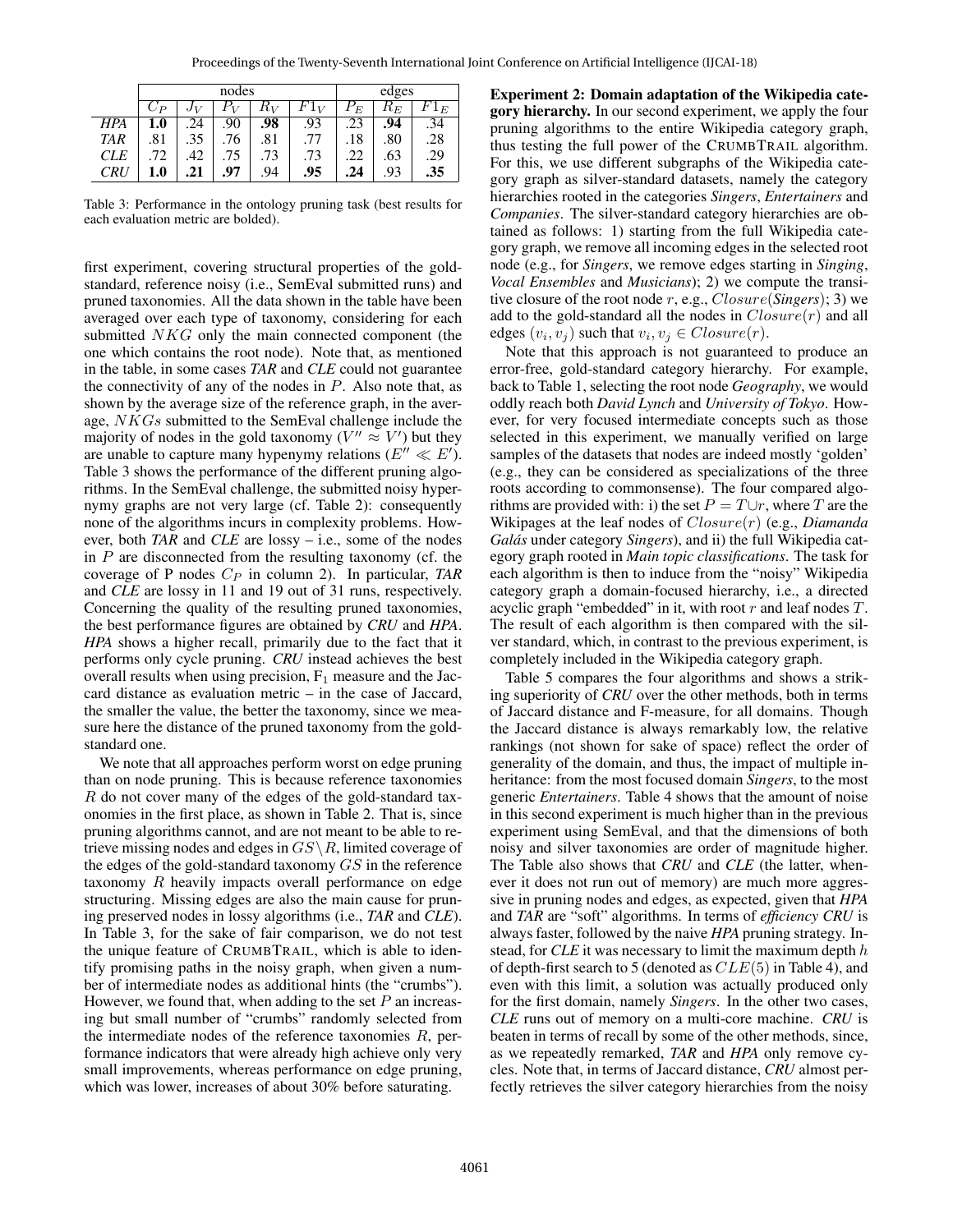| Wikipedia category graph $(G)$       | # nodes   | # edges<br>5,398,723 18,006,438 |                   |
|--------------------------------------|-----------|---------------------------------|-------------------|
| root: Main topic classifications     |           |                                 |                   |
| Silver category hierarchy $(GS = R)$ | $#$ nodes | # edges                         |                   |
| root: Singers                        | 49,076    | 93,243                          |                   |
| $\overline{Noise}_V$                 | 99.09%    |                                 |                   |
| $Noise_E$                            | 99.48%    |                                 |                   |
| algorithms                           | $#$ nodes | # edges                         | run time          |
| <b>HPA</b>                           | 167,268   | 588,681                         | 0.5h              |
| TAR                                  | 167,279   | 589,564                         | 6 h               |
| CLE(5)                               | 48,317    | 84,945                          | 5 h               |
| <b>CRU</b>                           | 48,632    | 91,686                          | 0.1 <sub>h</sub>  |
|                                      |           |                                 |                   |
| Silver category hierarchy $(GS = R)$ | $#$ nodes | # edges                         |                   |
| root: Entertainers                   | 338,853   | 844,708                         |                   |
| Noise <sub>V</sub>                   | 93.72%    |                                 |                   |
| $Noise_E$                            | 95.30%    |                                 |                   |
| algorithms                           | $#$ nodes | # edges                         | run time          |
| <b>HPA</b>                           | 529,839   | 1,859,316                       | 1 <sub>h</sub>    |
| <b>TAR</b>                           | 538,682   | 2,099,215                       | $1.5$ days        |
| CLE(5)                               | n.a       |                                 | n.a 2 days (fail) |
| <b>CRU</b>                           | 324,576   | 774,508                         | 0.2 <sub>h</sub>  |
|                                      |           |                                 |                   |
| Silver category hierarchy $(GS = R)$ | $#$ nodes | # edges                         |                   |
| root: Companies by stock exchange    | 7,953     | 9,436                           |                   |
| $\overline{Noise_V}$                 | 99.85%    |                                 |                   |
| $Noise_E$                            | 99.94%    |                                 |                   |
| algorithms                           | $#$ nodes | # edges                         | run time          |
| $\overline{HPA}$                     | 58,543    | 177,279                         | 1 h               |
| <b>TAR</b>                           | 54,312    | 159,432                         | $1.5$ days        |
| CLE(5)                               | n.a       |                                 | n.a 2 days (fail) |
| <b>CRU</b>                           | 7,934     | 9,395                           | 0.14h             |

Table 4: Structural analysis of the Wikipedia category graphs.

|            | nodes |     |     |       | edges |     |       |     |
|------------|-------|-----|-----|-------|-------|-----|-------|-----|
|            |       |     |     | $K_V$ | $1_V$ | E   | $R_E$ |     |
| HPA        | 1.0   | .65 | .35 | .99   | .48   | .19 | .90   | .28 |
| <b>TAR</b> | .99   | .53 | .35 | .99   | .40   | .61 | .99   | .31 |
| $CLE_5$    | .33   | .67 | .33 | .33   | .33   | .33 | .30   | .32 |
| CRU        | 1.0   | .02 | 1.0 | .98   | .99   | 1.0 | .98   | .96 |

Table 5: Performance in the task of domain adaptation of the Wikipedia category graph. Measures are averaged on the 3 domains.

graphs. The only competitive system in terms of quality of the pruned graph is *CLE*: however, computational complexity prevents from obtaining a solution as the dimension of the taxonomy increases, a problem that cannot be mitigated with parallelization algorithms. The higher performance obtained by *CRU* in the Wikipedia experiment is also due to the fact that, in contrast to the SemEval experiment, the silver category graph is fully embedded in the  $NKG$ : therefore, all the necessary information is available to the pruning algorithm. Further note that in this second experiment we did not test the additional feature of CRUMBTRAIL of expanding the set P with intermediate categories: however, the performances are already extremely good and there is quite a limited space for improvements.

*To summarize*, our results indicate that, as the dimension and connectivity of the NKG and the amount of noise increase, so does the superiority of CRUMBTRAIL over the other graph pruning methods, both in terms of quality of the results and speed of execution.

### 6 Conclusion and Future Work

To the best of our knowledge, CRUMBTRAIL is the first algorithm that has been shown to perform well in the task of removing multiple inheritance in the Wikipedia graph. This problem has prevented so far from fully exploiting Wikipedia hierarchical relations in many relevant applications – including user recommendation [Kapanipathi *et al.*, 2014; Faralli *et al.*, 2015b; Elgohary *et al.*, 2011], document categorization [Gabrilovich and Markovitch, 2006] or query understanding [Schuhmacher *et al.*, 2015], to name a few.

We also acknowledge some limits, which we aim to address in the future. First, the pruning strategy is limited to knowledge graphs with a single relation type that satisfies the SWO constraint. Although SWO relations have a predominant role, this does not fit to more general cases that might occur in the Web of Data, in which more relation types are available. Moreover, CRUMBTRAIL relies on a number terminological and categorical nodes (the"crumbs") that a user can select to characterize a domain of interest. Since the availability of categorical nodes is a tighter constraint, a better solution could be to automatically infer seed categories from terminological nodes.

#### Acknowledgements

This work has been partially supported by grant PO 1900/1- 1 of the Deutsche Forschungsgemeinschaft (DFG) under the JOIN-T project, by the IBM Faculty Award #2305895190, and by the MIUR under grant "Dipartimenti di eccellenza 2018-2022" of the Department of Computer Science of Sapienza University.

#### References

- [Berger and Shor, 1990] Bonnie Berger and Peter W. Shor. Approximation algorithms for the maximum acyclic subgraph problem. In *Proc. of SODA*, pages 236–243, 1990.
- [Best and Lebiere, 2010] Bradley J. Best and Christian Lebiere. Extracting the ontological structure of opencyc for reuse and portability of cognitive models. In *Proc. of BRiMS*, pages 282–286, 2010.
- [Carlson *et al.*, 2010] Andrew Carlson, Justin Betteridge, Bryan Kisiel, Burr Settles, Estevam R. Hruschka, and Tom M. Mitchell. Toward an architecture for never-ending language learning. In *Proc. of AAAI*, pages 1306–1313, 2010.
- [Charikar *et al.*, 1999] Moses Charikar, Chandra Chekuri, To yat Cheung, Zuo Dai, Ashish Goel, Sudipto Guha, and Ming Liy. Approximation algorithms for directed Steiner problems. *Journal of Algorithms*, 33(1):73 – 91, 1999.
- [Demetrescu and Finocchi, 2001] Camil Demetrescu and Irene Finocchi. Breaking cycles for minimizing crossings. *ACM Journal on Experimental Algorithmics*, 6:1 – 39, 2001.
- [Demetrescu and Finocchi, 2003] Camil Demetrescu and Irene Finocchi. Combinatorial algorithms for feedback problems in directed graphs. *Information Processing Letters*, 86(3):129–136, 2003.